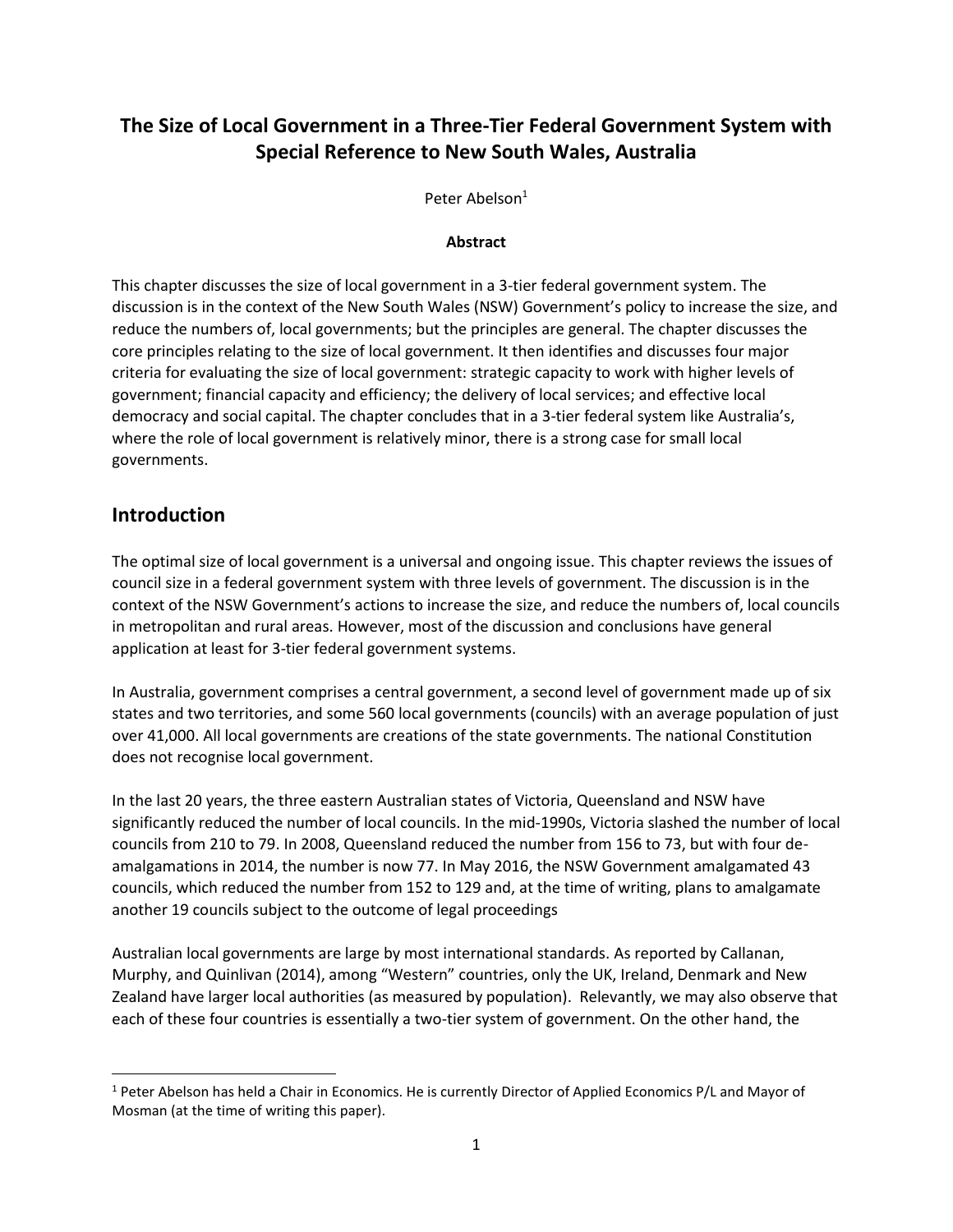average population per local authority is 37,500 in the Netherlands, 32,500 in Sweden, 9,000 in Canada, 6,500 in Germany, 4,500 in the United States and only 1,500 in France.

In this chapter, Sections 1 and 2 discuss the core principles relating to the size of local government and four criteria for evaluating the size of local government. Sections 3 to 6 discuss these criteria in more detail: the relationship between state and local government and the related concept of strategic capacity; financial capacity and efficiency; the delivery of local services; and social capital, the role of democracy and local communities.

# **1 General Principles of Local Government**

It is generally agreed in the economics literature that the prime function of local government is the provision of local public goods (Abelson, 2012). Many public goods; such as local roads, waste disposal services, recreational facilities, and local libraries, provide exclusively, or at least mainly, local benefits and can be provided in varying levels to different communities. Efficient provision of these goods requires that they satisfy local household preferences.

It is also widely accepted in principle, if not always in practice, that the allocation of public goods to different levels of government should be determined by the political 'principle of subsidiarity'**.** The *subsidiarity principle* states that public decisions should be made as closely as possible to the citizens affected by the decisions by the smallest, and least centralized, competent authority.<sup>2</sup>

Local government may also have some responsibility for local social services. While, central government has the prime responsibility for distributional transfers because it is better able to reduce inequalities over the whole community, many local communities wish to support the less well-off households within their community and some redistribution has positive local externalities. In addition, local conditions may vary and local communities are often better at perceiving local needs and more efficient at supplying them. Thus, local governments often have a significant role in supporting less well-off households subject to the constraint that redistribution does not significantly distort business or household location.

Related to these points, different communities often have different preferences and different needs. Where this applies, the economic *Theorem of Decentralisation* (Oates, 2006) shows that service differentials are better achieved small local governments that can provide differentiated services than by larger government units that tend to supply uniform services across the whole area. If preferences for local public goods vary, and there are no economies of scale or externalities, decentralized provision increases welfare by equilibrating output to demand (Musso, 1998). Uniform services provide too few services to those who want more or higher quality services and too much taxation on those who want fewer services.

Figure 1 illustrates the benefits of decentralisation. This shows a local public good produced at constant marginal cost. The demand curves *D<sup>A</sup>* and *D<sup>B</sup>* show aggregate demand for the local public good in two communities, *A* and *B*. The efficient quantities would be *Q<sup>A</sup>* and *Q<sup>B</sup>* respectively. If a single government

 $\overline{\phantom{a}}$ 

<sup>&</sup>lt;sup>2</sup> Article 5 of the Treaty of the European Union.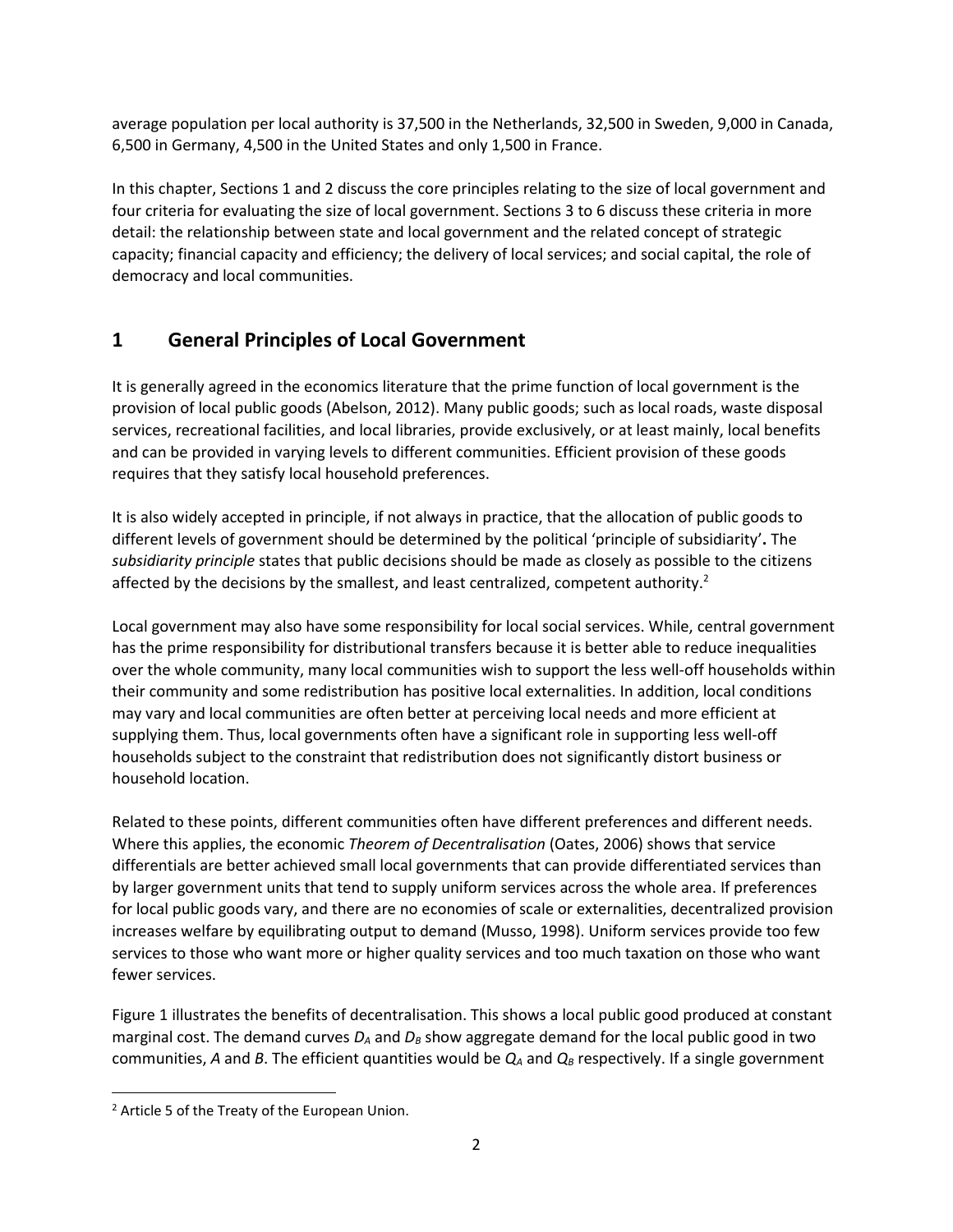provided a uniform output  $(Q<sub>U</sub>)$  to the two communities, area A would receive too much of the good and area *B* too little. The welfare gains from decentralised provision would equal areas *ABC* and *CEF* respectively.





Other arguments for local provision of local public goods include: local government is usually better informed about local preferences; in small communities, costs are more transparent and easier to control; and competition between jurisdictions increases the efficiency of service delivery. On the other hand, if there are economies of scale in service provision or spillovers (externalities) between local governments, larger local governments may provide local public goods more efficiently than do smaller local governments. Thus, analysts often frame the assignment of functions to levels of government as balancing demand heterogeneity against economies of scale. However, as we will see, larger bureaucracies often fail to achieve economies of scale.

A particularly important externality is exclusionary zoning (sometimes described colloquially as nimbyism). By restricting development, exclusionary zoning may increase housing costs across the whole of an urban area. More generally, there is the issue of whether small local governments have the capacity and scale to work constructively with the second (or first) level of government. These have been core issues of contention in NSW. This is essentially a problem of harmonizing state or city governance and local governance, not about externalities between local governments.

For completeness, we should note the classic Tiebout (1956) theorem that a competitive system of essentially small local governments would provide an efficient outcome where households would choose the community that provides their desired package of services and taxes and move if another community offers a preferred package. The Tiebout model, sometimes described as 'voting by the feet', implies that local public goods can be provided as efficiently as private goods in perfectly competitive markets.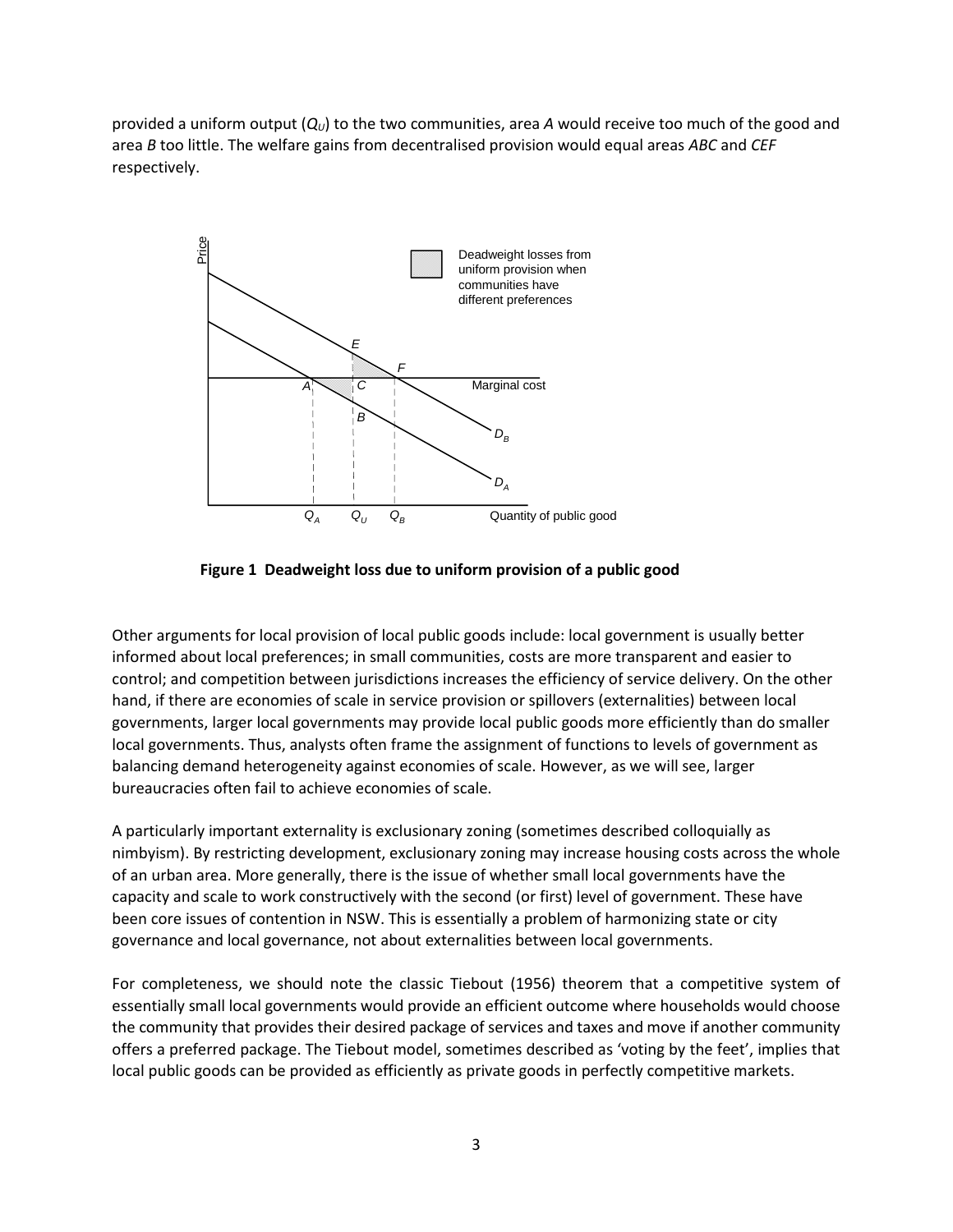The Tiebout model is attractive, but based on some critical assumptions. These include: households are mobile and can relocate without cost; no significant economies of scale; no neighbourhood spillovers; the costs of local public services are shared equally across all households; the local community can enact exclusionary zoning laws to prevent low-income households entering the community, which would lower the average property price and drive up the tax rate. Some of these conditions may occur in the United States where there are a large number of local jurisdictions and where households are relatively mobile. The Tiebout model has less application in Australia where household movement is infrequent and expensive and local authorities supply less important services.

In summary, the subsidiarity principle and the economic theorem of decentralisation point to small local governments. Possible economies of scale and capacity to work with higher levels of government point to larger government units.

### **2 Local Government Functions and Criteria for Local Government Size**

Form should follow function. If local government provides major health or education services, the optimal size of local government may be larger than if it is providing, say, a local library or childcare service. On the other hand, the more levels of government there are, the smaller will be the functions of the lowest level of government and the smaller its appropriate size. Thus, on the one hand, the optimal size of local councils depends on their role. On the other hand, the roles of local government will be a function of their size. So, we have a "chicken and egg" argument. Which comes first: the role or the size of local government?

Ideally, we would optimise jointly the scale of local public services and community size. For example, consider a local hospital. For any given size of community, hospital size (measured say by number of beds) is efficient when the marginal cost of an extra hospital bed per member of the community equals the marginal benefit. A larger community requires a larger hospital. However, as hospital size increases, at some point the marginal cost of increased size exceeds the marginal benefit. Schedule *QQ* in Figure 2 shows notional optimal hospital size as a function of various community sizes.

On the other hand, for any given hospital size, there is an optimal community size. For a hospital with a fixed size, per capita cost falls with size of community. On the other hand, service quality falls as crowding increases. The size of the community is optimal when the fall in the marginal quality of service with an extra member equals the marginal fall in per capita cost. In Figure 2, the *NN* curve shows the locus of optimal community sizes for various hospital sizes. At point *E*, both hospital and community size are optimal.

This model of community formation implies that optimal community size and service quantity may vary for each public good: for health services, police forces, fire services and so on. Assuming no joint costs or scope economies, there would be a large number of local authorities of different sizes. Of course, this outcome has significant practical limitations and we need to consider how other factors that might also influence optimal size of local government.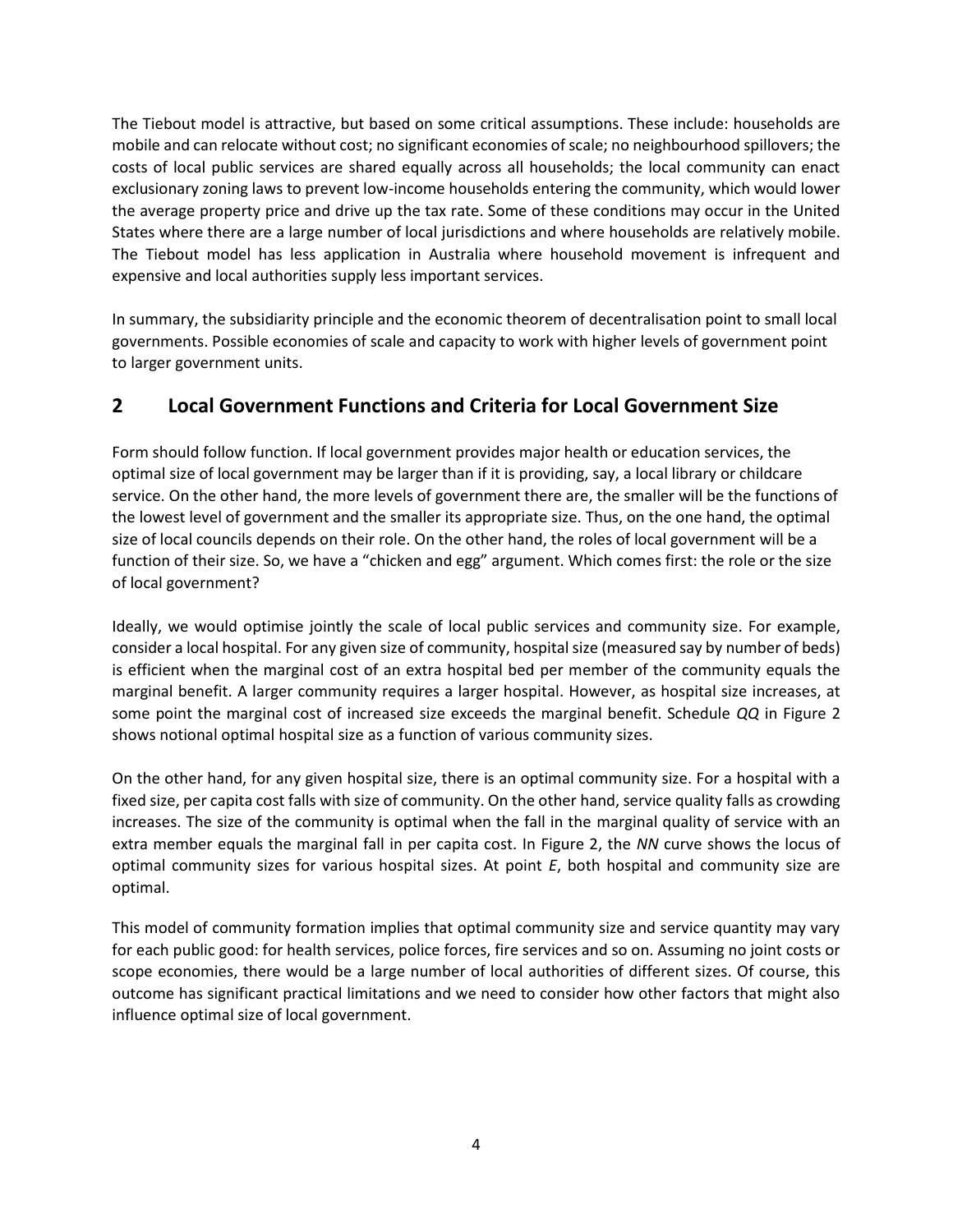

**Figure 2 Optimal community size and service level**

In practice, in Australia the state governments create the roles for local councils and then create the councils. Doubtless, this occurs in other countries also. Thus, while arguably the role and size of local governments should be optimised jointly, in this chapter we work from the premise that the roles are set first.

In Australia, while the roles of local councils vary from state to state, local councils generally provide and maintain inter alia:

- local infrastructure (roads, footpaths and drainage),
- urban parks and bushland,
- planning and development approval services,
- building services, including inspections and enforcement
- waste collection and management
- administration of public spaces, parking facilities and street parking
- public health services, such as water and food inspection, public toilets and animal control,
- cultural facilities, such as libraries, art galleries and museums,
- active recreational facilities, such as sports fields, swimming pools, camping grounds
- social/welfare services for youth, families and seniors
- water and sewerage services in some areas in some states

Accordingly, the issue is what size of government is best suited to providing these essentially local services? Our purpose here, it should be noted, is to discuss how to answer this question, not to provide numerical answers. Accordingly, we ask what key criteria should determine the size of local government. And, what kind of answers would applications of these criteria suggest?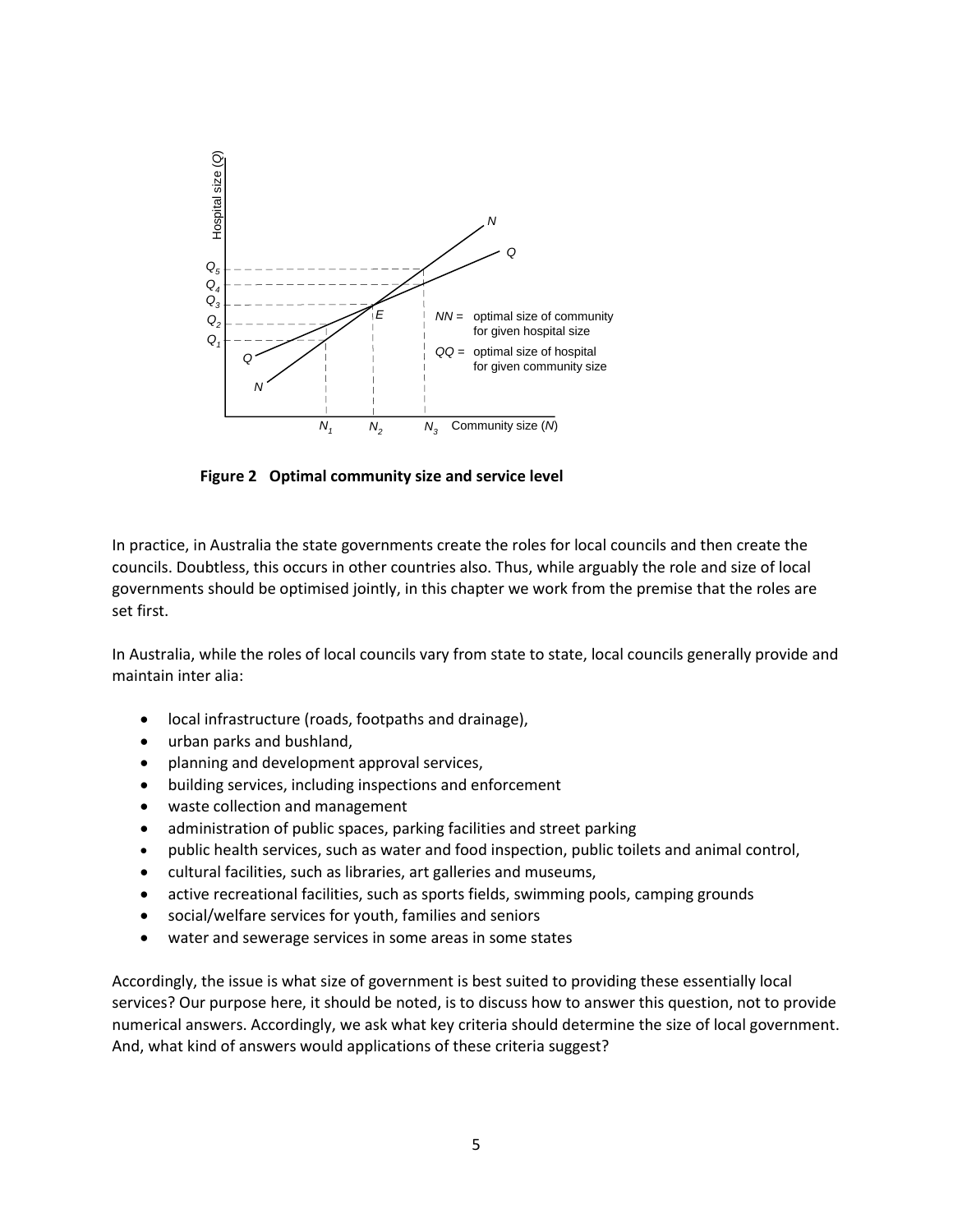The discussion above, and indeed the debate in NSW, suggests four main, to some extent inter-related, criteria.

- 1. A strategic capacity to work with higher levels of government
- 2. Economic efficiency, sometimes described as financial capacity
- 3. Effective provision of preferred local services
- 4. Effective local democracy and social capital

The first criterion has had a high profile in the debate in NSW. Justifying the recommendations of the Independent Local Government Review Panel (ILGRP, 2013a; 2013b) that local councils should be amalgamated into units of around 200,000 people, the Chair, Graham Sansom (2015, p.65), stated that "The ILGRP's concerns were with the effectiveness of local government as an arm of metropolitan governance." The rationale is that local councils should have the capacity to assist with metropolitan planning and the provision of adequate transport and housing infrastructure.

The second, more common, economic efficiency criterion has also been high profile in NSW. For example, ILGRP (2013a, p.6) stated that "it is also clear that the financial base of the sector is in urgent need of repair … put simply there are too many councils chasing too few resources." ILGRP (2013b, p.72) stated, "NSW simply cannot sustain 152 councils." This somewhat unspecific concept of financial sustainability morphed into the more conventional one that larger local government units can achieve savings through economies of scale. Formally this reflects technical economic efficiency (the provision of a certain quantity of goods and services at least cost).

The third criterion, the supply of services that the local community seeks, is of course related to the second one. The more technically efficient is any agency, the more services it can deliver for a given budget. Nevertheless, the provision of local services also embodies allocative efficiency—that is, providing the services that the local community wants. An ability to provide these services implies both knowing local preferences and having an incentive to meet these preferences.

The fourth criterion, effective local democracy and social capital, has political and economic implications. Most people want to have some control over, or at least inputs into, decisions about their local services and local environment. The larger the governing unit, the weaker is this control or input likely to be. In addition, indeed, the weaker is the sense of community and identity. Economic impacts may also occur as a result of a decline in social capital and volunteering in a larger governing unit.

In NSW there has also been much rhetoric about the need for "scale" in local government and indeed several agencies, including the ILGRP, the NSW Independent Pricing and Regulation Tribunal (IPART) and the NSW government, adopted scale (defined as a minimum size of population) as an independent and over-riding criterion. The ILGRP (2013a; 2013b) considered that at least 200,000 people are necessary for strategic and financial capacity. Likewise, IPART (2015) found that the majority of councils in NSW were "not fit for the future" because they lacked the deemed requisite scale of some 200,000 people.

However, it is hard to justify how scale (minimum population size) has any intrinsic importance and neither ILGRP nor IPART provided evidence for this criterion. If scale matters, it must be as a *means* to some important objective. If a local government satisfies the four criteria above, scale should have no separate standing as a criterion. Scale may be an output of analysis, but not a predetermined criterion.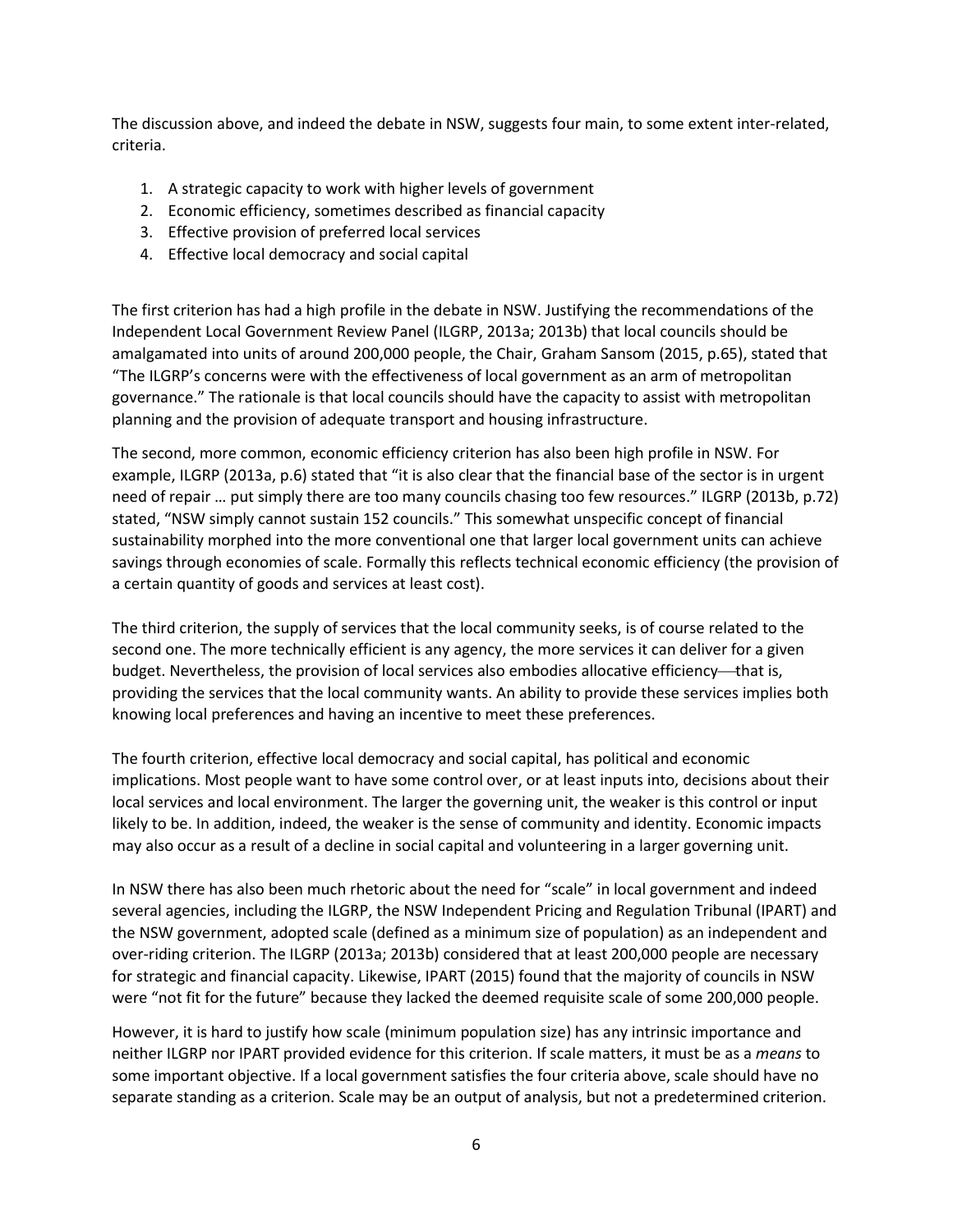In the following sections, we discuss the application of these four criteria to local government size. As we will see, there are often no clear metrics. Moreover, to determine preferred local government size, we will need to have some way to weight these criteria. The weighting problem is addressed in Section 6 below.

# **3 State and Local Government Relations and Strategic Capacity**

Clearly, there needs to be consistency and complementarity between the various levels of government, and especially between state and local government. Below, this chapter discusses first some major governance issues for large urban areas (urban planning, housing, transportation, and costs of administration) and then discusses some micro criteria for strategic capacity advanced by ILGRP and IPART.

A major motivator of the state government's desire to halve the number of councils in Sydney is the desire to improve metropolitan governance, address the problems of high house prices, and transport congestion. House prices in Sydney are 40% higher than the average in other Australian capital cities (Reserve Bank of Australia, 2015). Local councils in inner and middle areas of the city tend to oppose higher residential and commercial densities and some strongly oppose new transport infrastructure, especially motorways. The state government views this opposition not only as creating unaffordable housing and traffic congestion, but also as holding back economic growth, jobs and real incomes. In addition, some government agencies find dealing with large numbers of councils is time consuming, irritating and resource intensive.

There are two large issues here. Is this state government view of the problems and their causes correct and, if so, what is the appropriate response? These are complex issues, for which a brief three summary responses will have to suffice here.

First, the issues of high house prices and traffic congestion are endemic and are not readily resolved. As discussed by Gao and Melser (2016), high house prices are an equilibrium welfare outcome reflecting household trade-offs of incomes, house prices, travel costs and amenity. In particular, the high house prices in Sydney reflect the high amenity premium and to a less extent the income premium of residence in Sydney. Increasing the supply of new housing will have only a marginal impact on the house price premium. The evidence (Abelson et al., 2005) suggests that the price elasticity of housing with respect to total stock is -around -3.5. Since increasing the new housing by 50% in any one year increases housing stock by about 0.66%, this would reduce real house prices by just 2%.

Secondly, the state government has responsibility for economic development, housing and transport and the power to facilitate these developments within topographical and amenity constraints. The NSW Department of Planning and Environment (2014) has developed plans for Sydney based on demographic projections and an understandable desire to assist less well-resourced areas. However, the state government does not have an explicit and credible cost-benefit methodology for allocating housing and jobs to sub-regions, for example which would be based on market forces representing household and business preferences subject to transport and environmental constraints. Nor, until recently, has it had much appetite for major transport projects.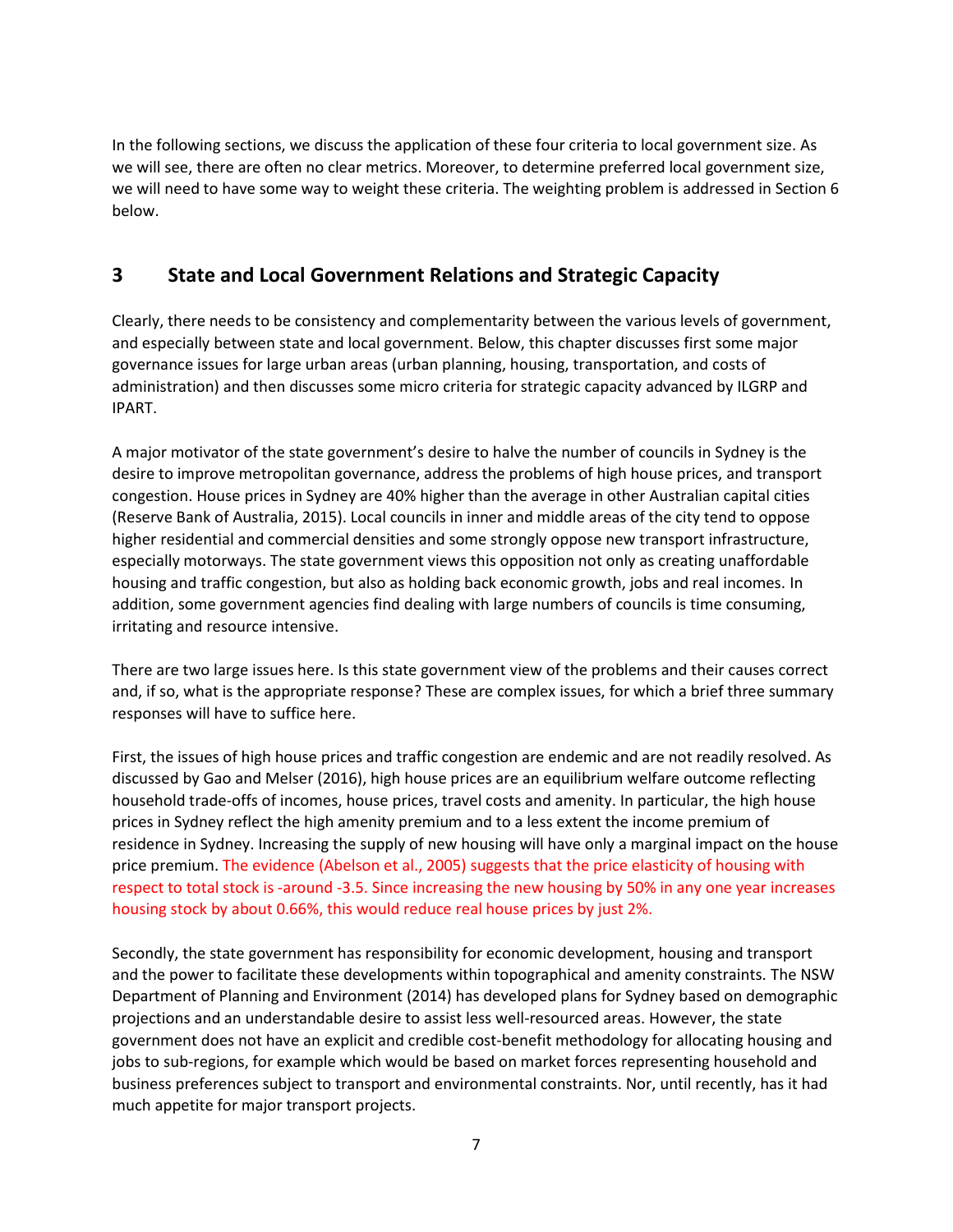Moving forwards, consolidation of local government areas may reduce administration costs for both state government and formal local opposition to major developments. However, the state government has the power to determine and achieve sub-regional housing and transport targets and policies without forced amalgamations. It can determine local planning (zoning) regulations. It also has the power to determine property take for, and land uses around, major transport projects. In addition, councils can cooperate in sub-regional planning via sub-regional organisations.

Turning now to more micro criteria for strategic capacity, the ILGRP (2013a, p.8) defined strategic capacity by the following 9 sub-criteria, all endorsed by the state government, and explitly endorsed by IPART (2014, p.4).

- 1. More robust revenue base and increased discretionary spending
- 2. Scope to undertake new functions and major projects
- 3. Ability to employ a wider range of staff
- 4. Knowledge, creativity and innovation
- 5. Advanced skills in strategic planning and policy development
- 6. Effective regional collaboration
- 7. Credibility for more effective advocacy
- 8. Capable partner for State and Federal agencies
- 9. Resources to cope with complex and unexpected changes

These nine criteria include three which focus on councils' capacity to work with a higher level of government (criteria 6, 7 and 8), two which involve financial capacity (criteria 1 and 9), and five which are aimed primarily at improving services to the local community (criteria 2, 3, 4 and 5). Working with the state government has been discussed above and financial capacity is discussed in the next section.

A fundamental difficulty with all these criteria is that they lack definition and metrics. Accordingly, they cannot be readily, or objectively, validated.

Three further points may be made. First, arguably, competition and motivation spur creativity and both increase with a larger number of small councils. Second, small local governments can cooperate with other councils through shared services. There are many examples of this in Sydney. Third, councils can buy in any specialist skills that they may need. Access to skilled workforce is entirely a function of financial capacity, not of size.

Given the above observations, it may be inferred that the arguments for strategic capacity are more about facilitating state government objectives, especially for metropolitan governance, than about increasing the internal capacity of local councils.

## **4 Financial Capacity and Efficiency**

A major claim of proponents of larger councils is that they produce significant cost savings. In this section, we consider the arguments, and evidence, for or against this claim.

First a few introductory observations, Australian local governments are local public service monopolies supplying a large variety of unpriced and specialized services. There are no market metrics of prices,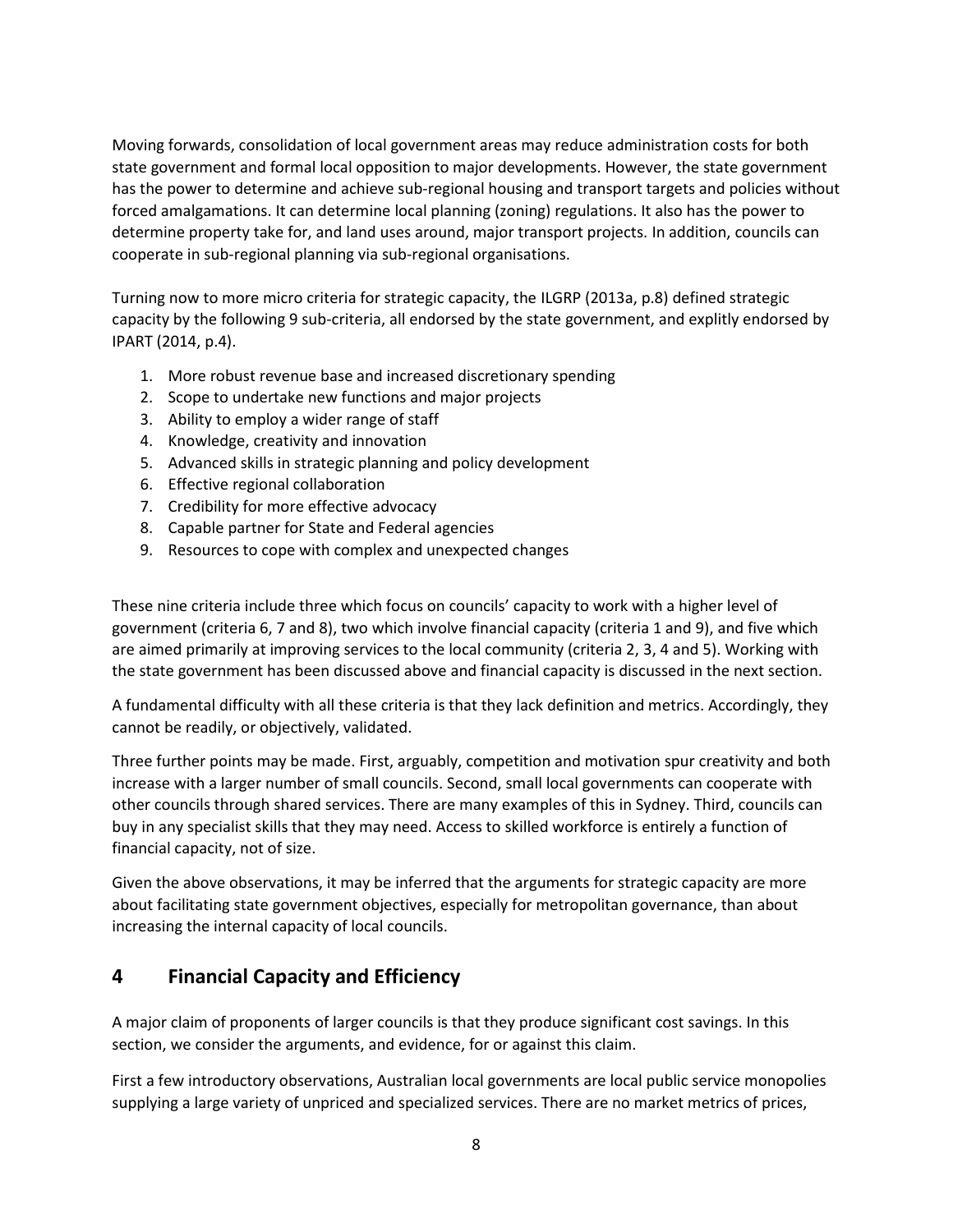profits, market shares, or unit costs. Typically, we observe expenditures, which are a product of the quantity of various services supplied and their average unit costs. Thus, ideally we need to sort out unit costs from the quantities supplied. Moreover, the use of widely different depreciation rates across councils complicates expenditure and cost comparisons. These points should caution, but not disqualify, any conclusions drawn from empirical analysis.

#### **General issues affecting size and efficiency**

The key argument for the claim that larger councils produce cost savings is that they achieve economies of scale. This is typically assumed to occur with administration overheads and backroom operations, such as rate collections and IT services. This may be based on observed duplications of functions in local councils or by analogy with private commercial operations.

These possible technical disadvantages of small scale can be responded to, at least to some extent, by shared service arrangements (see Spicer and Found, 2016, Commentary for Canada) and competitive out-sourcing of service provision. In addition, larger geographical areas create travel costs for consumers.

More importantly, there may be significant costs (diseconomies) associated with large bureaucracies with unclear metrics. Large monopolies are behaviourally less constrained. Costs are often less clear and internal contracts are often less precisely defined. These are key management challenges for staff and councillors. Behavioural economics indicates that the key to productivity is Intrinsic Motivation. As Frey (2013, p.172) writes, "many people intrinsically interested in the work they do have been demotivated by bureaucratic interferences."

There is substantial literature on the costs of bureaucracy (Niskanen, 1994; Northcote Parkinson, 1958). As Parkinson observed, efficiency often falls in large bureaucratic bodies. One reason for cost inflation is that managers in bureaucracies have a greater incentive to increase the number of employees reporting to them (as salaries are often linked to the number of people that they manage) than they have to reduce costs.

However, the key message that comes out of this brief discussion is that we must look at the evidence on costs and council size rather than rely on generic, high level, assertions about possible economies or diseconomies of scale.

### **Evidence for economies of scale**

There is, actually, remarkably little evidence of economies of scale in local government jurisdictions. Indeed, nearly all the evidence is in the reverse direction. So, what have Australian advocates of amalgamation pointed to?

As noted by Bell, Dollery, and Drew (2016) the ILGRP (2013a; 2013b) did not cite any empirical evidence of cost savings from amalgamation.

IPART (2014) attempted to rectify this omission by citing a significant inverse correlation between population size and expenditure per capita. According to IPART (*ibid*. p.39), the data showed that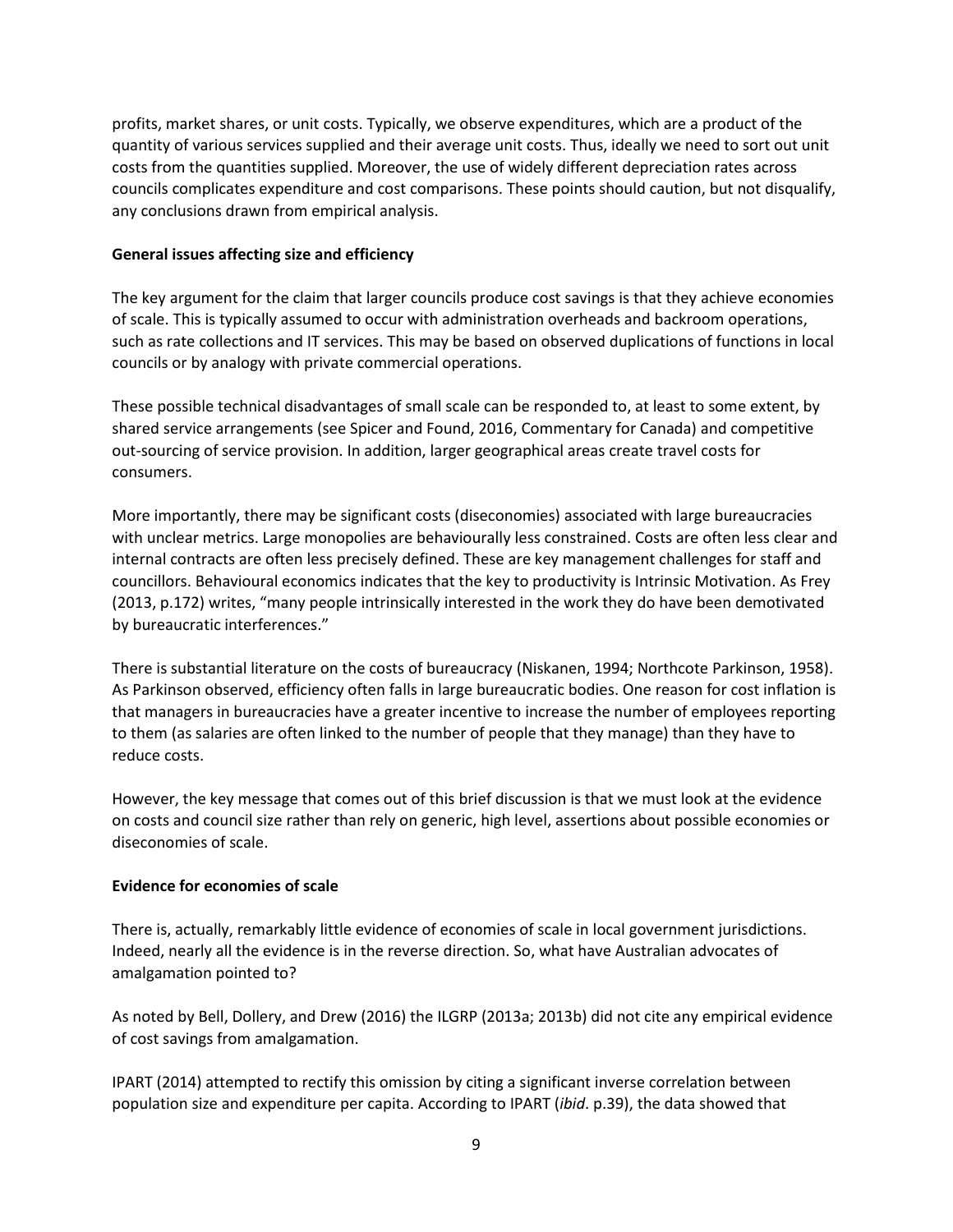"around 30% of the variation in [operating expenditures] per head amongst the councils of Greater Sydney is inversely associated with their population and that [operating expenditures] per head [are] lower the larger the population of the LGA."

However, this finding failed fatally to account for the substantial inverse correlation (of –0.49) between local council population and income per capita. Abelson and Joyeux (2015) showed that expenditure per capita is largely explained by average taxable income per capita and a dummy variable for major business centres. After differences in income, levels and business activity are allowed for, Abelson and Joyeux found no evidence for economies of scale in larger local councils in Sydney.

The NSW TCorp (2013) report on the financial outlooks of councils foreshadowed the finding that financial weakness is a function of income rather than size. Drawing on household income from the 2011 Census data, Abelson and Joyeux (2015) found that the average taxable income of the 30 council areas in metropolitan Sydney deemed by TCorp to have a moderate or strong financial outlook was \$61,237. On the other hand, the average taxable income of the seven council areas in metropolitan Sydney deemed to have a financially weak outlook was \$42,366. No area with an average taxable income of over \$48,000 had a projected weak financial outlook.

In its assessment of council mergers proposed by the NSW Government, IPART (2015) reported a financial analysis by Ernst and Young (EY)*.* EY *assumed* that mergers would result in 15% savings in total operating costs of the amalgamated councils (excluding the costs of the largest council) less some initial costs of the amalgamation. EY based this projection on the financial targets of competitive corporates engaged in designed and selected takeover targets! As Bain and Company has shown, "The open secret about M&A is that most deals fail to [achieve] the synergies companies expect…Most merging companies…don't have a clear understanding of the level of synergies they can expect through increased scale" (Miles, Borchet, & Egan Ramanathan, 2014, paras. 1-2). Further to the point, in IPART (2015, Annex, p.30), Ernst and Young acknowledged, "the available empirical evidence on the extent to which local council amalgamations will yield net savings in costs is mixed and tends to vary with activity. Econometric analysis does not provide strong support."

Finally, in putting out its council merger proposals, the NSW Government commissioned the professional services firm KPMG to provide "independent" advice on the financial impacts of the proposals. KPMG (2016) reported, inter alia, that they assumed 3% saving on 80% of expenditure on materials and contracts, 7.4% overall staffing efficiencies in metropolitan areas but none in rural areas, and various savings in information, communications and technology investments. These savings were partly offset by some assumed merger transition costs. Typically, the KPMG projections produced net savings of about 2.5% of expenditures over some 30 years.

Apart from minimalist nature of the outcome, there are several problems with these estimates. First, as revealed in KPMG (2015), these assumptions were based largely on *forecasts* of savings in reports on earlier amalgamation proposals in Queensland and Auckland.<sup>3</sup> Second, KPMG assumed that if the savings were technically achievable by a merged entity, they would occur. This assumes away bureaucratic risk and the evidence on costs cited below. Third, the analysis fails to account for some key costs such as a major new head office or the integration of different workforce systems, for example,

 $\overline{\phantom{a}}$ 

<sup>&</sup>lt;sup>3</sup> The KPMG (2015) report became available after KPMG (2016) was published only due to legal proceedings.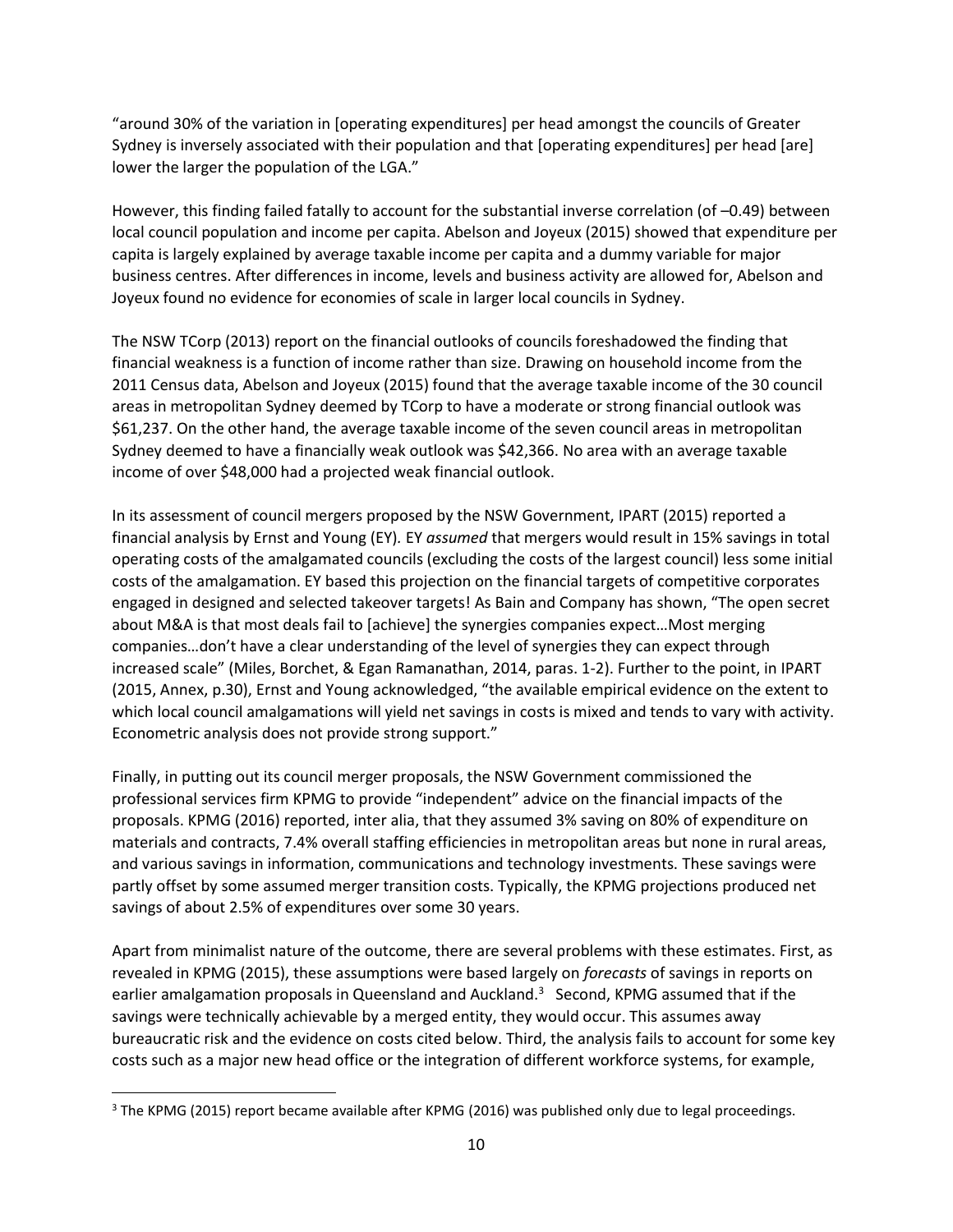where one council provides most services in house, and another one outsources significant services. Nor does it account for the travel time costs that the merger would impose on residents.

There is a well-known story in economics:

A physicist, a chemist, and an economist are stranded on an island with nothing to eat. A can of soup washed ashore. The physicist says "Let's smash the can open with a rock." The chemist says, "Let's build a fire and heat the can first." The economist says, "Let's assume that we have a can opener!"

The phrase "the can opener" is used to describe modelling which employs particularly unrealistic assumptions to reach conclusions.

#### **Evidence against economies of scale**

In contrast to the lack of evidence on scale, economies there is extensive peer reviewed published work on the costs of amalgamations. Dollery, Grant, and Korrt (2012) provide detailed and extensive evidence in Australia and internationally that forced amalgamations have not produced any cost savings. They concluded (p.134): "Advocates of local government amalgamation have based their arguments on the premise that substantial efficiency gains and cost savings would flow…It seems clear that the empirical literature does not support this position".

In another major review, Dollery, Grant, and Korrt (2013) cited 15 international studies from the United States, Canada, and Europe all of which throw doubt on claimed economies of consolidated local councils. They also examine eight Australian inquiries into the financial sustainability of local councils over the past decade and found (p.215) that "with one exception, these inquiries are sceptical of the ability of forced amalgamation to improve local authority financial viability."

In further studies, in a cross-section study of councils in Sydney, Drew and Dollery (2014) showed that there is no relationship between scale (population) and financial capacity in these councils. And Bell, Dollery and Drew (2016) showed that, in 2014, NSW councils amalgamated between 2000 and 2004 were no more financially sustainable than councils that had not been amalgamated.

Similar conclusions have been reached in other countries. Faulk and Grassmueck (2012) found that council mergers had not achieved expected savings in the United States. Reese (2004) and Found (2012) report that council expenditure has risen after council mergers in Canada. Callanan et al. (2014) found limited, if any, economies of scale in larger local governments in Ireland.

#### **Conclusions on financial capacity and population size**

Like the Victorian and Queensland Governments before it, the NSW Government has reiterated repeatedly the mantra that larger councils will produce significant saving and therefore better services. However, the corporate business world is not an appropriate model. Public bureaucracies are monopoly service providers; they are not competitive businesses. The larger a bureaucratic monopoly the greater is the potential for waste. Most critically, many empirical studies in Australia and other countries have shown that amalgamated councils do not produce savings.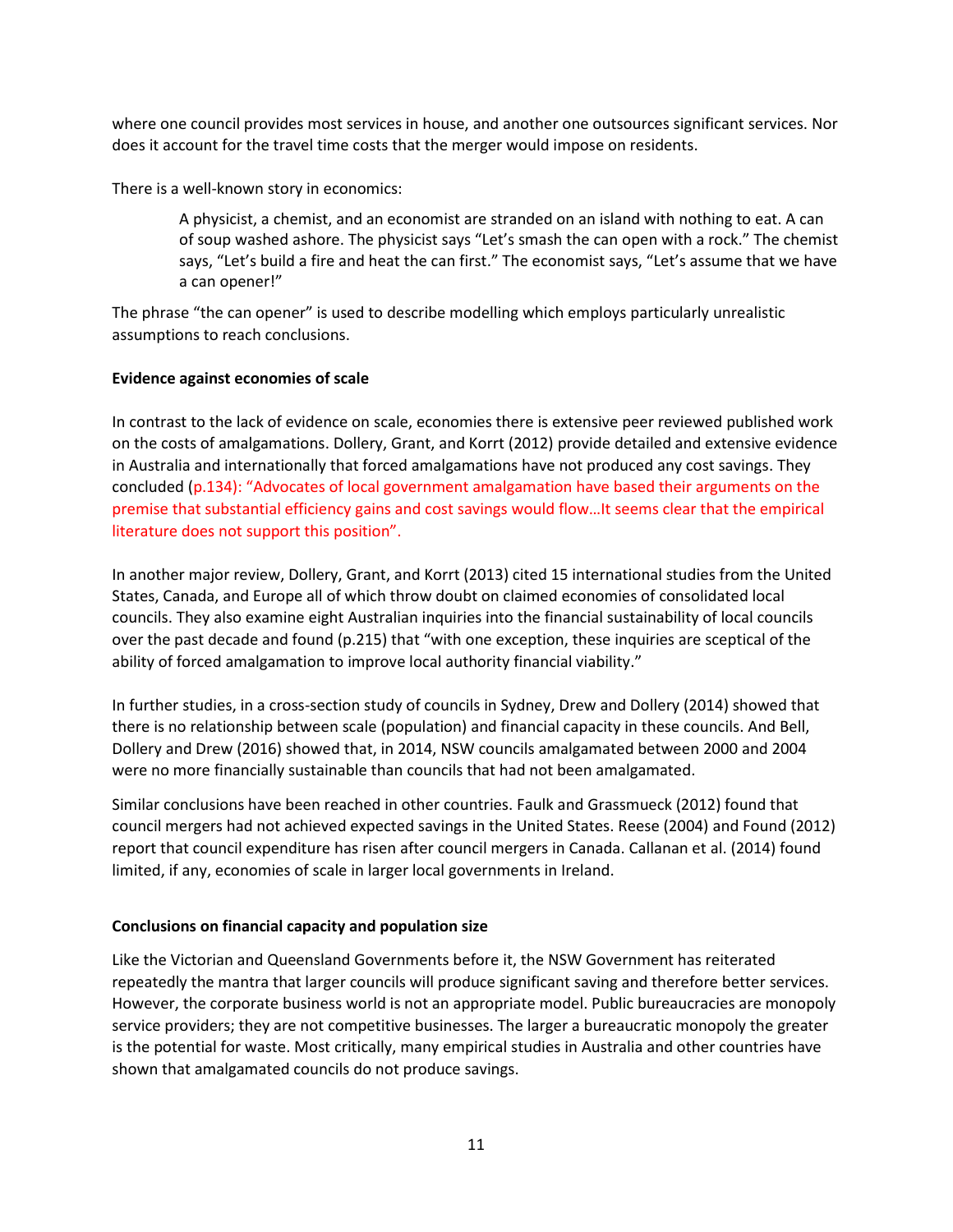# **5 Ability to Provide Desired Local Services**

As we have seen, the provision of local services to meet local preferences is at the heart of the role of local councils. We should note here that, in discussing the criterion of effective delivery of local services, the burden of proof is rather different from the burden for the first two criteria discussed above. It is a natural presumption that larger local governments are likely to meet the criteria of strategic and financial capacity better than smaller ones. Thus, the onus is on advocates of small governing units to show why this may not be the case.

On the other hand, the decentralisation theorem suggests that communities with different demographics and preferences demand differentiated services, and hence should be serviced by separate local agencies. The burden of proof now lies with advocates of larger government units to show how, for an equivalent financial capacity, larger governing units can meet consumer preferences as well as, or better than, smaller units. In practice, the ILGRP, IPART, and the NSW Government assumed simply that services are a function of assumed financial savings and totally ignored the issue of service heterogeneity and quality.

To start the discussion, we observe that increasingly many local government services are personal services (social support, cultural and recreational), provided to individuals or small groups of individuals. Over the last 30 or so years, there have been major increases in elderly single people living alone, divorce rates, domestic violence, women at work, and mental health problems in all parts of society. These are social challenges, not technological. Prima facie, one would expect that personal services would be best provided in relatively small communities and that smaller governing units (and communities) would be able to respond to individual problems better than large ones.

More generally, the delivery of desired of local services depends on four factors:

- (i) the capacity to understand local needs
- (ii) the motivation to meet local needs and
- (iii) the ability to deliver services and
- (iv) financial capacity (previously discussed and not discussed below)

Regarding (i), understanding local needs, personal interactions, communications and consultations between local residents and businesses and decision makers (elected representatives and senior council officers) are highly helpful, even critical, to understanding preferences. Regarding (ii) motivation, as Frey (2013) and other researchers have shown, productivity and meeting service demands is critically a function of the intrinsic motivation of the workforce (i.e. workers identifying with the objectives of the organization). This again is easier to achieve in small organisations than in large ones. The capacity to deliver services (iii) is a function of clearly defined tasks and delegations for council staff. It is also a function of volunteer services. In many areas, volunteers play a key role in supplementing service delivery. In larger councils, there is a real risk that potential volunteers will feel less connected to the values of their 'local' community and therefore less motivated to contribute.

These topics warrant more empirical investigation. However, there is good reason to expect that all these three key service factors will be stronger in small local government units.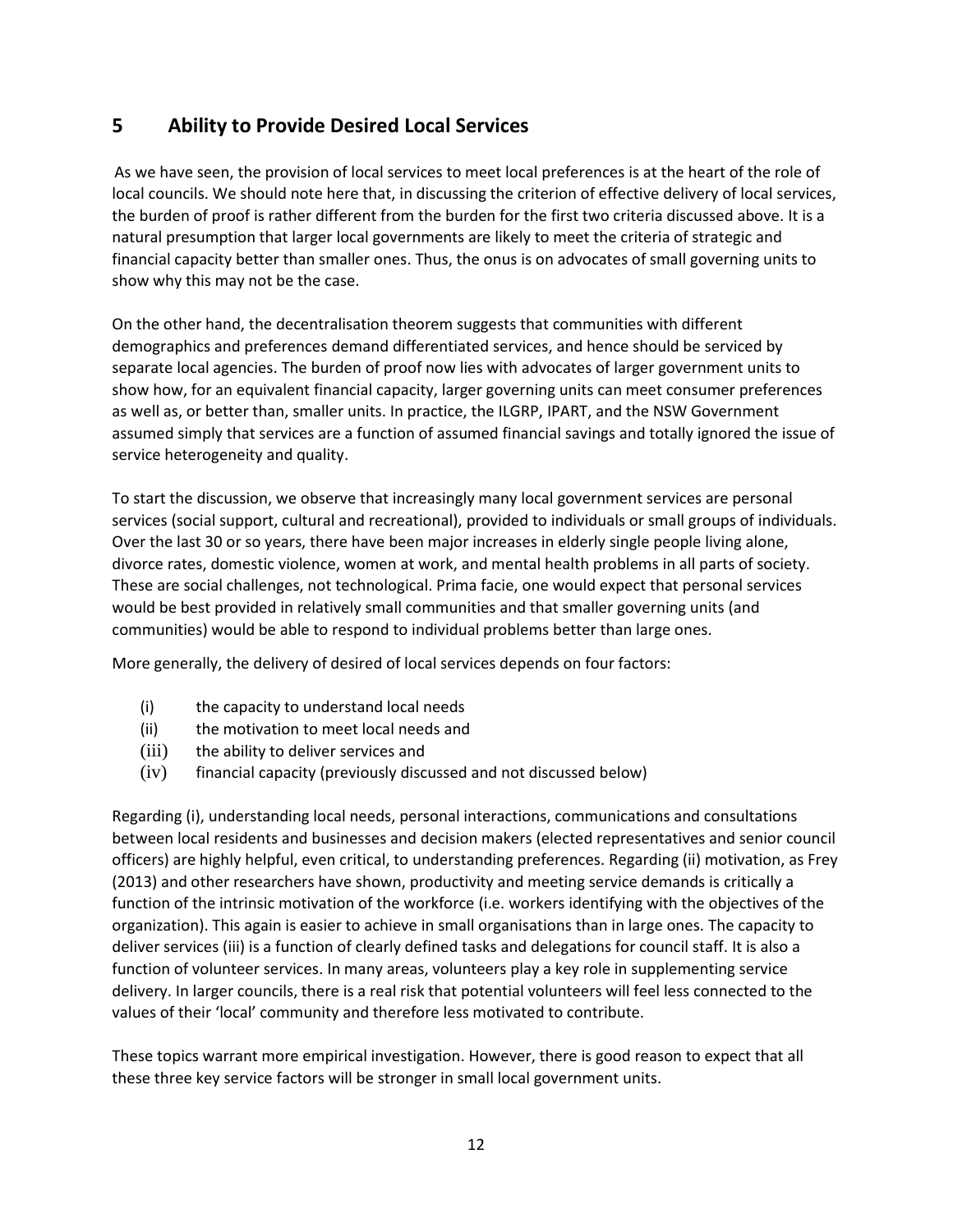On the other hand, where resident preferences vary, it is hard to produce differentiated services across a large area. Differentiated services, say more or less library or cultural facilities, imply different levels of resource allocation and therefore (in the absence of user payments) they involve cross subsidies. Inevitably, decision makers will tend towards uniform provision of services over cross-subsidies and the related potential charges of favouritism or even corruption associated with differentiated services.

As it happens, the writer has conducted a survey of service standards (as measured by communications between elected councillors and local residents) in local government units of varying size. Abelson (1981) showed that households in small local government areas in Sydney receive much higher levels of service from their elected councillors than do households in larger areas. Measured by hours of work per representative per citizen, households in local jurisdictions with 40 000 persons received twice the services that households received in jurisdictions with 120 000 persons. Also, households in the smaller areas made 66 per cent more telephone calls, sent 25 per cent more letters to their representatives and received twice the number of visits from their representatives than did households in areas with 120 000 persons. These differences were not explained by economies of scale in the larger local government areas. While there have been extraordinary changes in communication technologies, it is reasonable to assume that per capita communications between residents and elected representatives fall significantly as the size of the governing jurisdiction rises.

As we have observed above, metrics of service delivery, and especially of preferred services, are difficult to obtain and inter-council comparisons hard to draw. This is doubtless why the ILGRP, IPART, and the NSW Government have largely ignored the effective delivery of local public services. However, councils' customer satisfaction surveys and related data can provide essential evidence on these issues. Much more could be, and should be, done to gauge resident satisfaction with the provision of local public services and their causal factors.

## **6 Effective Local Democracy and Social Capital**

Effective local democracy means having some control over your local services and local environment. The Organisation for Economic Co-operation and Development (2009, p.103) defines social capital as ""networks together with shared norms, values and understandings that facilitate co-operation within or among groups… these networks and understandings engender trust and so enable people to work". This chapter contends that local democracy and social capital (a sense of community) are strongly linked.

In his classic, best-selling, book, *Bowling Alone*, Robert Putnam (2000) showed that while Americans have grown more affluent, their sense of community has withered. Many cities and traditional suburbs have become anonymous places where people sleep, work, and do little else. Putnam showed that as people spend more time working in their office, commuting to work, and watching TV alone, they spend less time joining community groups and voluntary organisations and socialising with neighbours.

In 2010, Andrew Leigh published *Disconnected*, a book exploring the decline in community in Australia. Leigh found that, between the 1980s and the 2000s, Australians had fewer friends they could drop in on uninvited and fewer friends they could call on for a favour. In his recent book, *The Art of Belonging*, a leading Australian social analyst, Hugh Mackay (2014, p.1) wrote, "We rely on communities to support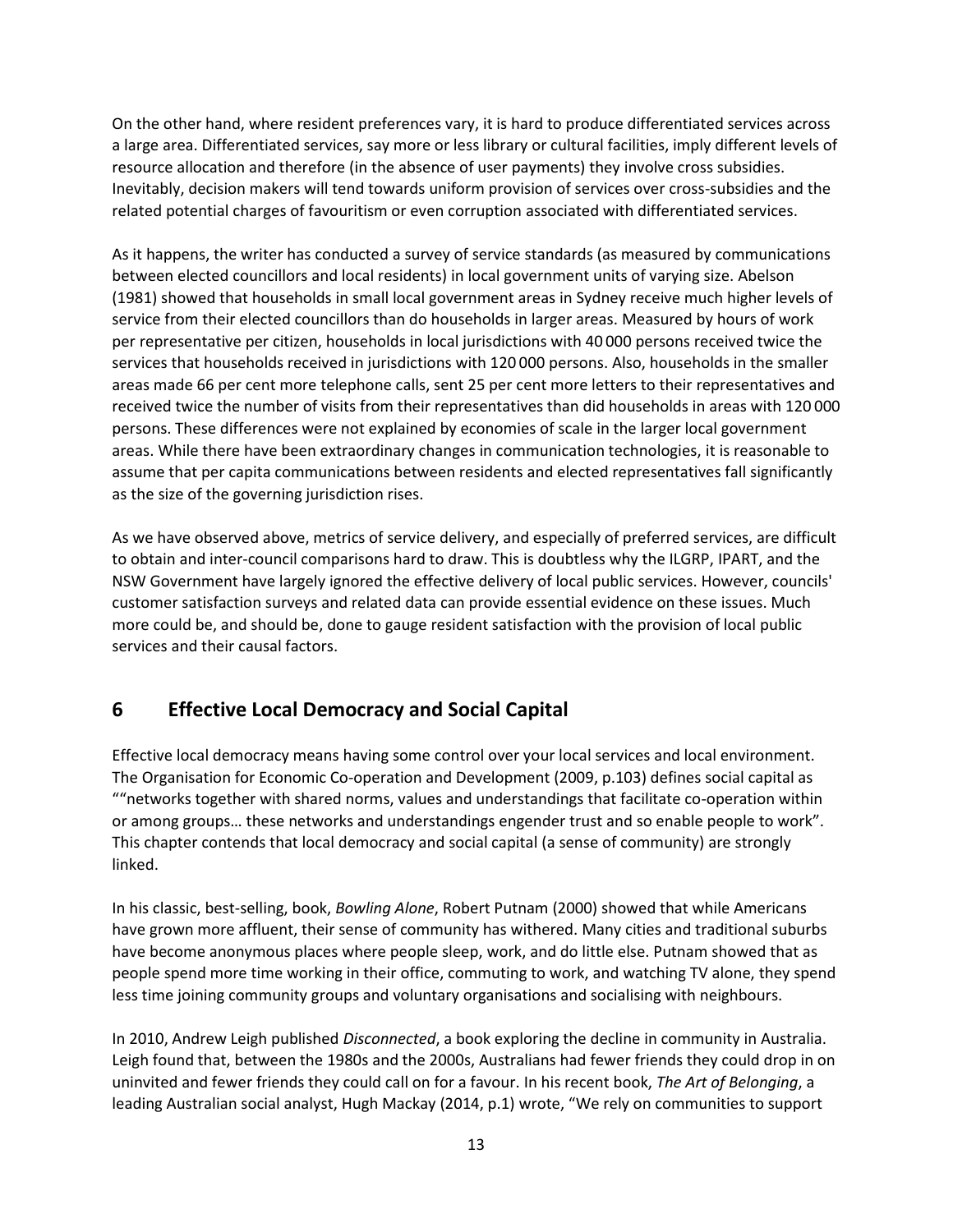and sustain us and, if those communities are to survive and prosper we must engage with them and nurture them". Indeed.

A major finding of the 2012 Nobel Prize winner in Economics, Elinor Ostrom (1990) is that small communities generate much greater trust and social capital. It is not credible that communities of 300,000 people, or even 150,000, can generate as much inter-personal trust and mutual social capital as communities of say 30,000.

Most people want some empowerment over their own lives, their local services, and their local environment. A larger council does not reduce the amount of government that people experience. Instead, by disempowering citizens, it increases the sense of being governed.

Elected councillors provide an essential link between the community and the council officers and administration. Under the NSW *Local Government Act* 1993 (Section 232, p. 109), a key role of a councillor is to "facilitate communication between the community and the council." In small local government areas, citizens are represented by local councillors, all or most of whom have extensive local knowledge, emotional connection, and availability. Substantially reducing representation per head of population significantly weakens accountability and hence service levels. This was a major concern expressed in resident submissions to the NSW Government's merger proposals.

We have already noted the critical role of volunteers in providing community services, both through councils and outside it. Volunteering is fundamentally a function of social capital and thus is likely to fall as the size of local government increases.

In our view, criterion 4, the democratic will of the local population is the most critical criterion. If a wellinformed community as a whole prefers a smaller local governance model, this would generally indicate that they thought they were getting better value for money than they would expect in a larger local government area. As far as the larger unit would provide savings and/or improved services, the local community is still saying that it would willingly bear this cost for the sake of effective local democracy and social capital.

Of course, some may argue that, for the greater good of the urban or metropolitan area, the capacity to work with a higher level of government (criterion 1) should override local preferences. Given the arguments presented above that the state government has sufficient power to deal with broader geographical issues, at least in Sydney, in our view criterion 1 should rarely override local democracy.

### **Conclusions**

Ideally, the role and size of local government should be determined jointly. This rarely happens. Rather, roles are allocated first and size is determined afterwards. Critically for our discussion, in a three-tier level of government, the roles typically allocated to local government are relatively minor at least in financial terms, though not necessarily for quality of life. This is the case in most of Australia.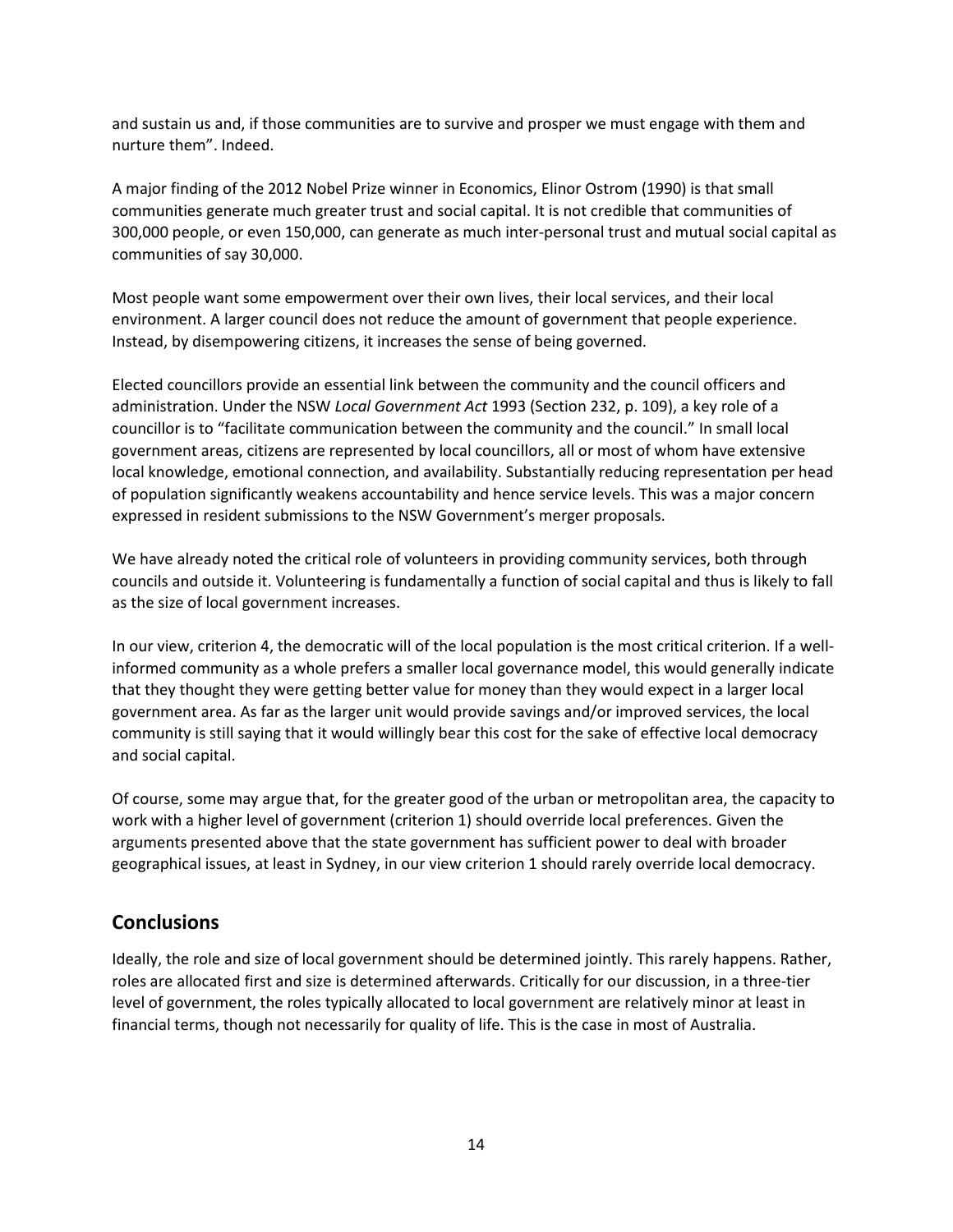This chapter has discussed four main criteria for assessing size of local government: strategic capacity to work with higher levels of government, economic efficiency (financial capacity), and effective provision of preferred local services', as well as effective local democracy and social capital.

In our view, the subsidiarity principle of democratic government  $-$  public decisions should be made as closely as possible to the citizens affected by the decisions  $-$  should be the default position. In the famous words of Baron de Montesquieu (1748), "In a small republic, the public good is more strongly felt, better known and closer to the citizen".

The chapter argues that small local government areas generally empower households, maximize social capital, and are the best vehicles for provision of local services and protection of the local environment. The strong evidence is that larger councils do not produce financial savings.

However, the second level of government (the NSW Government in the case of this chapter) often has a different perspective. It places a high priority on the role of local government as an effective partner in government. Some readers could interpret this view more as a desire to control local government than to work with it.

While councils need "strategic capacity" in one or other way, a council needs also to be able to provide desired local public services to its local community. Thus, we conclude that it is inappropriate to elevate weakly defined strategic capacity over other equally, or more important, objectives and capacities.

However, these views should be tested rather than taken for granted. Voluntary mergers may work where adjacent areas have similar socio demographics, resident demands and priorities, and easy access without topographical barriers. Councils' customer satisfaction surveys and related data provide essential evidence on these issues.

The chapter concludes that the single most important criterion for enlarging local government area should be informed local community preferences as tested by polls or large-scale surveys.

### **References**

- Abelson, P. (1981). Some benefits of small local government areas. *Publius, The Journal of Federalism*, 11(1) 129-40.
- Abelson, P. (2012). *Public economics: Principles and practice* (3rd Ed.). New York, NY: McGraw-Hill.
- Abelson, P. & Joyeux, R. (2015). Smoke and mirrors Fallacies in the New South Wales government's views on local government financial capacity. *Public Money and Management,* 35(4), July.
- Abelson, P. Joyeux, R., Milunovich, G and D. Chung (2005). Explaining house prices in Australia: 1970 to 2003. Economic Record, 81, S1-S8.
- Bell, B., Dollery, B., & Drew, J. (2016). Learning from experience in NSW? *Economic Papers*, 35(2), 99- 111.
- Callanan, M., Murphy, R., & Quinlivan, A. (2014). The risks of intuition: Size, costs and economies of scale in local government. *The Economic and Social Review*, 45(3), 371-403.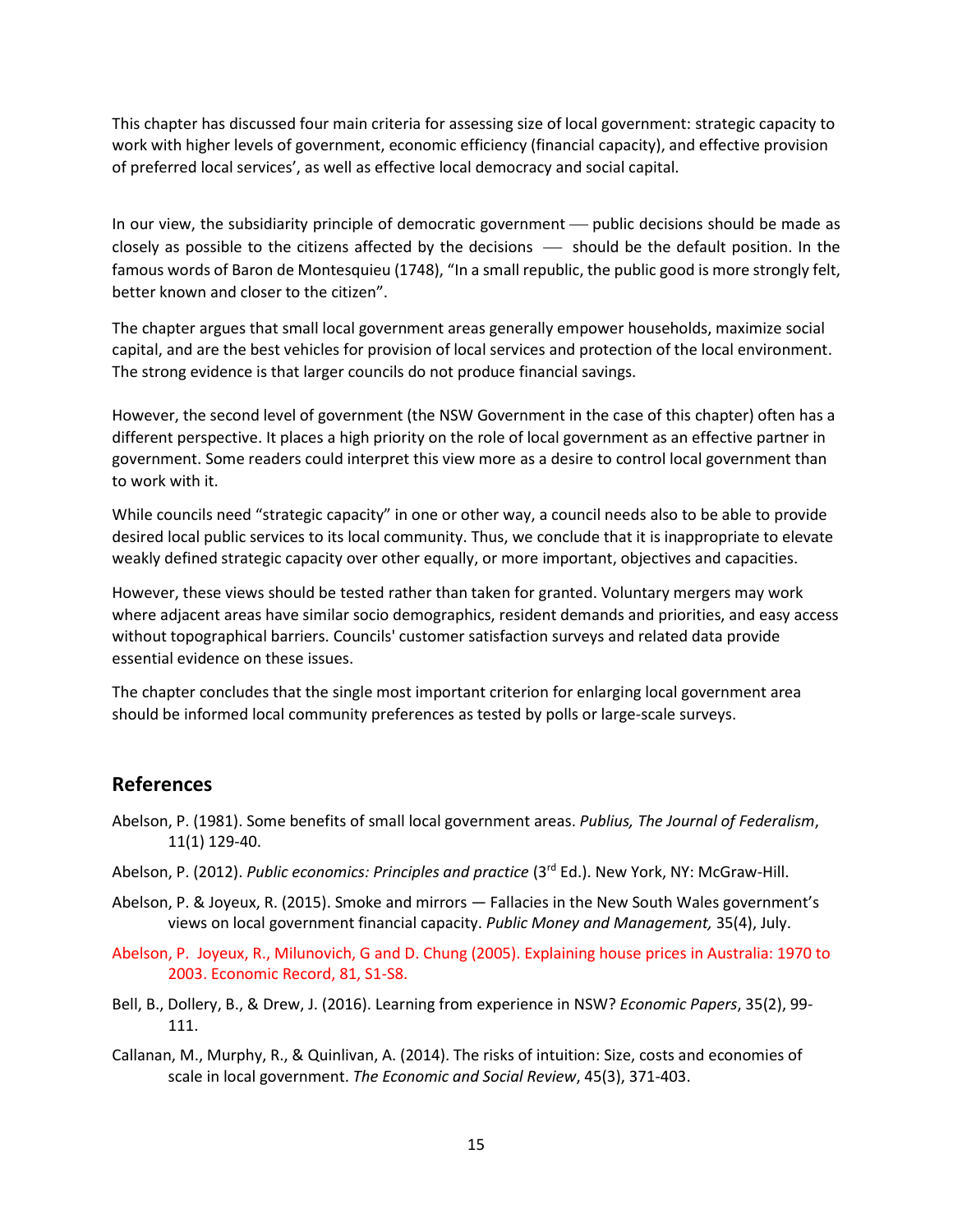- Dollery, B., Grant, B., & Korrt, M. (2012). *Councils in cooperation, shared services and Australian local government.* Sydney: Federation Press.
- Dollery, B., Grant, B., & Kortt, M. (2013). An evaluation of amalgamation and financial viability in Australian local government. *Public Finance and Management*, 13, 215-238.
- Drew, J. & Dollery, B. (2014). The impact of metropolitan amalgamations in Sydney on municipal financial sustainability. *Public Money and Management, 34(4)*, 281-288*.*
- Faulk, D. & Grassmueck, G. (2012). City-county consolidation and local government expenditures. *State and Local Government Review,* 44(3), 196-205.
- Found, A., 2012, *Economies of Scale in Fire and Police Services in Ontario*, OMFG papers in Municipal Finance and Governance 12. Toronto: University of Toronto, Munk School of Global Affairs, Institute on Municipal Finance and Governance.
- Frey, B. (2013). How should people be rewarded for their work? In A. Oliver (Ed.), *Behavioural Public Policy* (pp. 165-183). Cambridge: Cambridge University Press.
- Gao, G. & Melser, D. (2016). Revealed preference measures of quality of life in Australia's urban and regional areas. *Economic Record*, 92(Special Issues), 15-29.
- Independent Local Government Review Panel (ILGRP). (2013a). *Future direction for local government, Twenty essential steps.* Retrieved on September 21, 2016 from: [https://www.google.com/url?sa=t&rct=j&q=&esrc=s&source=web&cd=2&cad=rja&uact=8&ved=0ahUKE](https://www.google.com/url?sa=t&rct=j&q=&esrc=s&source=web&cd=2&cad=rja&uact=8&ved=0ahUKEwiBofPloqHPAhVN8WMKHdU-DJsQFggiMAE&url=https%3A%2F%2Fwww.leichhardt.nsw.gov.au%2FArticleDocuments%2F1266%2Ffuture-directions-20-steps.pdf.aspx&usg=AFQjCNGAaKUQ4cSlD1ai7gfKoXfBChxC6g&sig2=jqhyGzX3CEQ5oP9V1ggmTw)

[wiBofPloqHPAhVN8WMKHdU-](https://www.google.com/url?sa=t&rct=j&q=&esrc=s&source=web&cd=2&cad=rja&uact=8&ved=0ahUKEwiBofPloqHPAhVN8WMKHdU-DJsQFggiMAE&url=https%3A%2F%2Fwww.leichhardt.nsw.gov.au%2FArticleDocuments%2F1266%2Ffuture-directions-20-steps.pdf.aspx&usg=AFQjCNGAaKUQ4cSlD1ai7gfKoXfBChxC6g&sig2=jqhyGzX3CEQ5oP9V1ggmTw)

[DJsQFggiMAE&url=https%3A%2F%2Fwww.leichhardt.nsw.gov.au%2FArticleDocuments%2F1266%2Ffutur](https://www.google.com/url?sa=t&rct=j&q=&esrc=s&source=web&cd=2&cad=rja&uact=8&ved=0ahUKEwiBofPloqHPAhVN8WMKHdU-DJsQFggiMAE&url=https%3A%2F%2Fwww.leichhardt.nsw.gov.au%2FArticleDocuments%2F1266%2Ffuture-directions-20-steps.pdf.aspx&usg=AFQjCNGAaKUQ4cSlD1ai7gfKoXfBChxC6g&sig2=jqhyGzX3CEQ5oP9V1ggmTw) [e-directions-20-](https://www.google.com/url?sa=t&rct=j&q=&esrc=s&source=web&cd=2&cad=rja&uact=8&ved=0ahUKEwiBofPloqHPAhVN8WMKHdU-DJsQFggiMAE&url=https%3A%2F%2Fwww.leichhardt.nsw.gov.au%2FArticleDocuments%2F1266%2Ffuture-directions-20-steps.pdf.aspx&usg=AFQjCNGAaKUQ4cSlD1ai7gfKoXfBChxC6g&sig2=jqhyGzX3CEQ5oP9V1ggmTw)

[steps.pdf.aspx&usg=AFQjCNGAaKUQ4cSlD1ai7gfKoXfBChxC6g&sig2=jqhyGzX3CEQ5oP9V1ggmTw.](https://www.google.com/url?sa=t&rct=j&q=&esrc=s&source=web&cd=2&cad=rja&uact=8&ved=0ahUKEwiBofPloqHPAhVN8WMKHdU-DJsQFggiMAE&url=https%3A%2F%2Fwww.leichhardt.nsw.gov.au%2FArticleDocuments%2F1266%2Ffuture-directions-20-steps.pdf.aspx&usg=AFQjCNGAaKUQ4cSlD1ai7gfKoXfBChxC6g&sig2=jqhyGzX3CEQ5oP9V1ggmTw)

- Independent Local Government Review Panel (ILGRP). (2013b). *Revitalising local government, Final report.* Retrieved on September 21, 2016 from: [http://www.olg.nsw.gov.au/sites/default/files/Revitalising-Local-Government-ILGRP-Final-](http://www.olg.nsw.gov.au/sites/default/files/Revitalising-Local-Government-ILGRP-Final-Report-October-2013.pdf)[Report-October-2013.pdf.](http://www.olg.nsw.gov.au/sites/default/files/Revitalising-Local-Government-ILGRP-Final-Report-October-2013.pdf)
- Independent Pricing and Regulatory Tribunal (IPART). (2014). *Review of criteria for fit for the future*. Retrieved on September 21, 2016 from: [https://www.ipart.nsw.gov.au/Home/Industries/Local-](https://www.ipart.nsw.gov.au/Home/Industries/Local-Government/Reviews/Fit-for-the-future/Review-of-Fit-for-the-future-criteria?qDh=2)[Government/Reviews/Fit-for-the-future/Review-of-Fit-for-the-future-criteria?qDh=2.](https://www.ipart.nsw.gov.au/Home/Industries/Local-Government/Reviews/Fit-for-the-future/Review-of-Fit-for-the-future-criteria?qDh=2)
- Independent Pricing and Regulatory Tribunal (IPART). (2015). *Methodology for assessment of council for fit for the future proposals.* Retrieved on September 21, 2016 from: [https://www.ipart.nsw.gov.au/Home/Industries/Local-Government/Reviews/Fit-for-the](https://www.ipart.nsw.gov.au/Home/Industries/Local-Government/Reviews/Fit-for-the-future/Review-of-Local-Council-Fit-For-The-Future-proposals/05-Jun-2015-Assessment-methodology-for-council-proposals/Assessment-Methodology-Methodology-for-Assessment-of-Council-Fit-for-the-Future-Proposals-June-2015)[future/Review-of-Local-Council-Fit-For-The-Future-proposals/05-Jun-2015-Assessment](https://www.ipart.nsw.gov.au/Home/Industries/Local-Government/Reviews/Fit-for-the-future/Review-of-Local-Council-Fit-For-The-Future-proposals/05-Jun-2015-Assessment-methodology-for-council-proposals/Assessment-Methodology-Methodology-for-Assessment-of-Council-Fit-for-the-Future-Proposals-June-2015)[methodology-for-council-proposals/Assessment-Methodology-Methodology-for-Assessment-of-](https://www.ipart.nsw.gov.au/Home/Industries/Local-Government/Reviews/Fit-for-the-future/Review-of-Local-Council-Fit-For-The-Future-proposals/05-Jun-2015-Assessment-methodology-for-council-proposals/Assessment-Methodology-Methodology-for-Assessment-of-Council-Fit-for-the-Future-Proposals-June-2015)[Council-Fit-for-the-Future-Proposals-June-2015.](https://www.ipart.nsw.gov.au/Home/Industries/Local-Government/Reviews/Fit-for-the-future/Review-of-Local-Council-Fit-For-The-Future-proposals/05-Jun-2015-Assessment-methodology-for-council-proposals/Assessment-Methodology-Methodology-for-Assessment-of-Council-Fit-for-the-Future-Proposals-June-2015)
- KPMG. (2015). *Options analysis. Local government reform. Model design.* Draft Methodology Paper*. http://davidshoebridge.org.au/wp-content/uploads/2016/06/KPMG-Model-Design-Objectives-Purpose-1.pdf*
- KPMG. (2016). *Outline of financial modelling assumptions for local government merger proposals*. Technical Paper prepared for NSW Department of Premier and Cabinet. https://dpc-olg-ss.s3.amazonaws.com/60c974d0bf3f09af6b39b7c5994c9fa1/KPMG-Financialevaluation-assumption.pdf